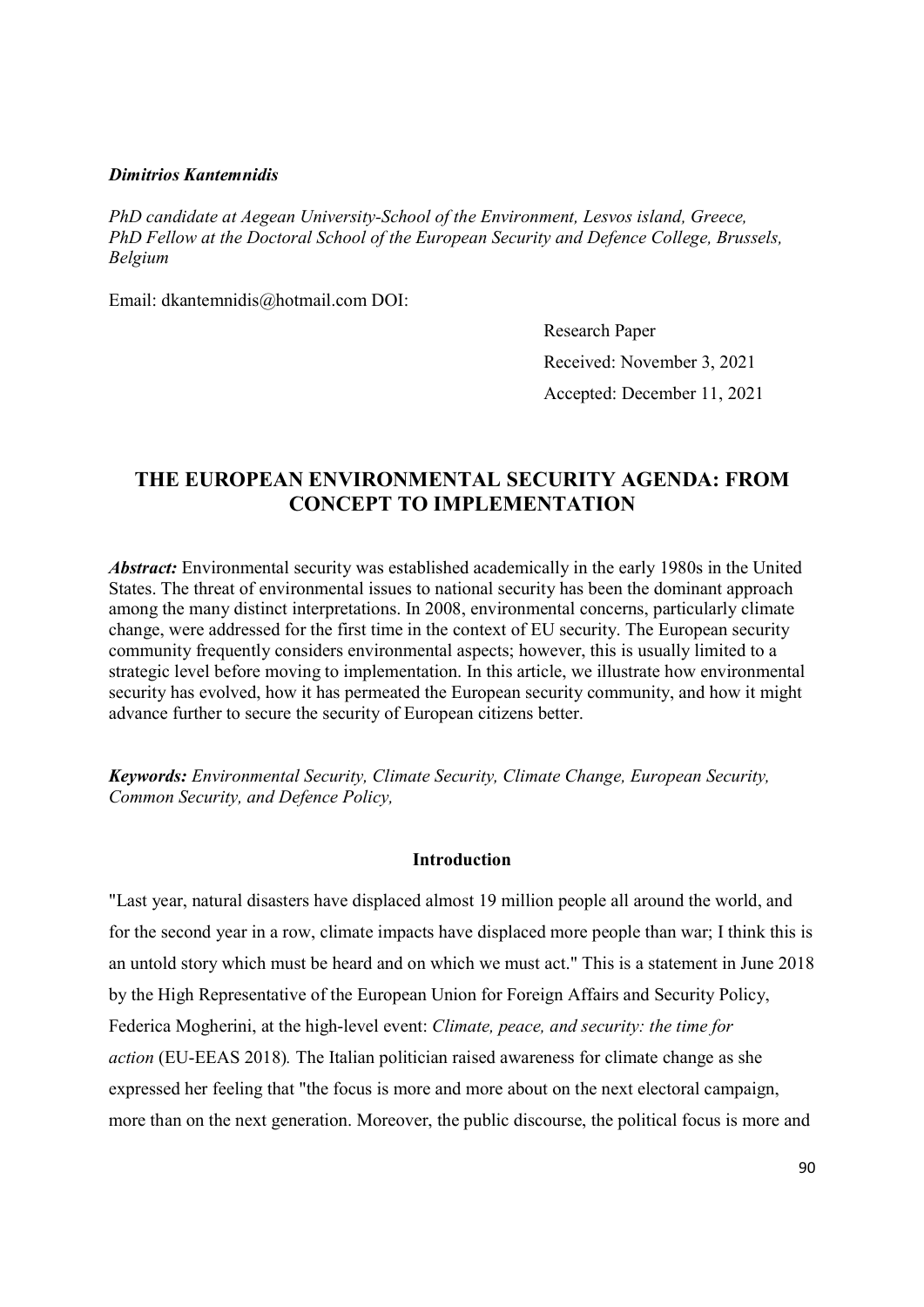more about national interest, national security, and national policies" (EU-EEAS 2018). The former argument concerns what is known from the Security Studies as a threat to human security and international security, while the latter reasons the inaction to that threat due to the national political focus. The inducement "we must act" necessitates proactive actions at the international level; how feasible is it for the national governments to set higher in their political agenda the proactive international security policies than the reactive policies for their national security interests?

Climate change and security seem to be challenging domains for Europe. In this paper, I argue that the European Union is still figuring out how to cope with climate change in order to ensure the effectiveness of its Common Security and Defence Policy. However, I acknowledge that addressing climate-related security risks is difficult due to conceptual ambiguity, institutional impediments, and a lack of resources. The member states do not associate the problem of climate change with security implications while at the same time they verge into militarizing climate refugees. This illustrates that the EU's climate change and security operations are driven by more than just conceptual uncertainty; they may also include challenging normative issues (Sonnsjö and Bremberg 2016, vii,2). While the tangible results are more valuable than conceptual arguments, in this case, the conceptual confusion has created skepticism about the consequences of climate change. In 2010, half of Americans believed that "the portrayal of climate change is 'generally exaggerated' and only 32 percent saw it as a serious potential threat to their lives" (Nagel 2011, 203). Such an electorate voted the Trump administration that revealed its disdain for science and its unwillingness to accept the realities of climate change (McFarland 2016, 221). The same conceptual ambiguity exists in numerous EU member states that regard climate change as a minor issue. Although the European Union is currently a leader in climate change policies, we should not take this position for granted if we do not convey to voters the potential effects of climate change on Europe's security. This paper aims to offer a better understanding and an unclouded outlook on climate change and EU security. The analysis of the intersection of research, policy, and practice will assist the security community in correlating and testing what EU actors say and do regarding climate change and security concerns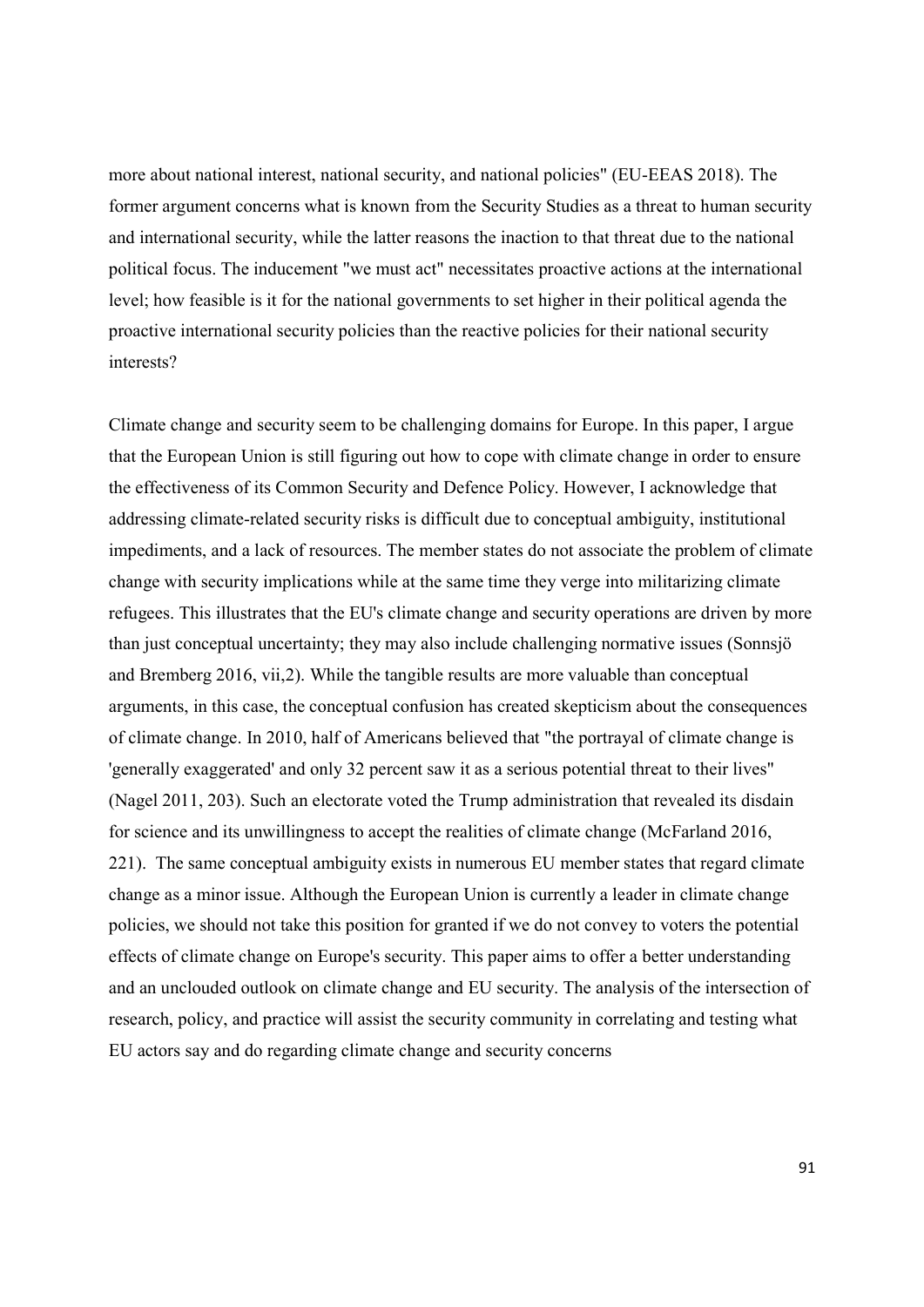# Τhe rise of Environmental Security

While the literature on environmental issues and security started in the early 1980s, the first unconscious securitization of the environment came by Thomas Malthus in 1798. In his *Essay on* the Principle of Population, Malthus contends:

I think I may reasonably make two postulates. First, that food is necessary to the existence of man. Secondly, the passion between the sexes is necessary and will remain nearly in its present state. Assuming then my postulate as granted, I say, that the power of population is indefinitely more significant than the power in the earth to produce subsistence for man. Population, when unchecked, increases in a geometrical ratio. Subsistence increases only in an arithmetical ratio. A slight acquaintance with numbers will show the first power's immensity compared to the second. This implies a strong and constantly operating check on population from the difficulty of subsistence. This difficulty must fall somewhere and must necessarily be severely felt by a large portion of humanity (Malthus 1798, 2–5).

This claim, while outdated, is the first documented environmental security reference. According to Copenhagen School's securitization theory, the link among humans (population), the environment (earth), and the potential for conflict is a 'securitization.' In the same vein, Fairfield Osborn restated the Malthusian argument in 1948 by relating aggressive attitudes, diminishing productive lands, and increasing population pressures (Matthew et al. 2010, 11). These early warnings met the growth of the sensitivity to the quality of the environment as it is expressed in the early 1960s.

In 1962, with the book Silent Spring, Rachel Carson expressed her basic argument that the environmental change by anthropogenic activities needed to be viewed with extreme caution as we had started to destroy the systems that supported us. Carson's book contributed to the growth of the deep ecology movement that expressed the relationship between all living things and systems (Barnett 2013, 184). The environmental issues penetrated the security studies, and in 1983, Richard Ullman associated population growth, environmental quality, world hunger, and human rights with the United States' security. It was essential for Ullman, the policymakers to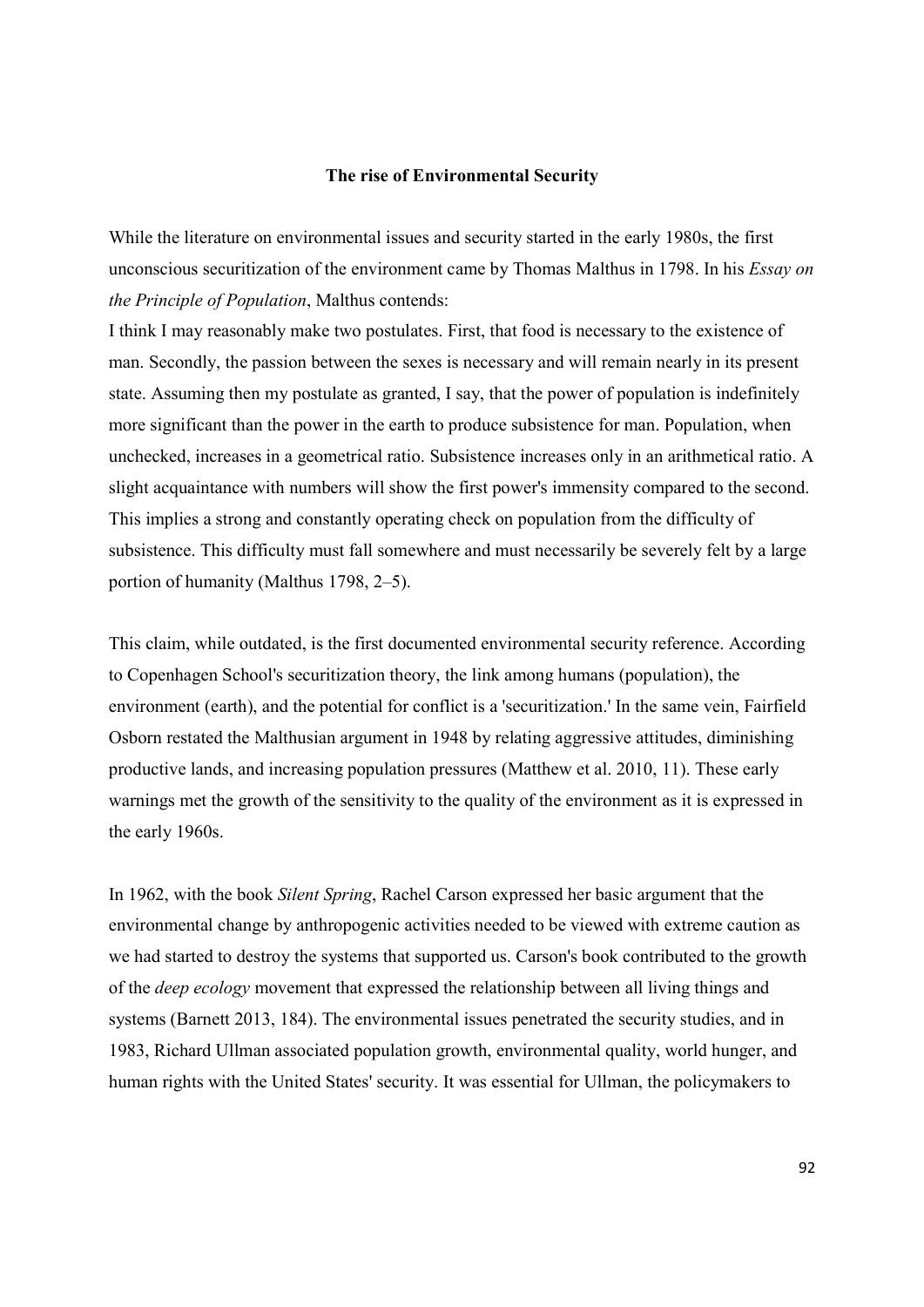demilitarize international relations as more serious nonmilitary threats were likely to grow and increase insecurity.

In 1989, except for the fall of the Berlin wall, we had the UN General Assembly that allowed the Norwegian Prime Minister Brundtland Gro Harlem to produce the report Our Common Future, known as the Brundtland report. This report introduced the notion of sustainable development and changed the meaning of security; the message was unequivocal: "environmental stress is both a cause and an effect of political tension and military conflict… linkages among environment, development, and conflict are complex and, in many cases, poorly understood" (Brundtland 1987, 239–40). It was the first time that a significant international institution declared a linkage between the environment and human security.

Environmental security research can be divided into three generations. The first generation started in the early 1980s with a conceptual debate of environment and security. During this era, several skeptics either refused such an affair or lessened its influence. However, many international personalities and organizations reinforced the broadened perception of security that developed and raised awareness for human-induced environmental degradation. Nevertheless, the group of analysts who stood firm in a state-centered view with national defense as the priority argued for the absence of empirical evidence into how environment and security interact (Rønnfeldt 1997).

The relation between renewable resources and conflict was the main issue for the second generation, which tried to respond by offering empirical insights. Thomas Homer-Dixon directed the Project on Environment, Population and Security at the University of Toronto and the socalled research team, the Toronto Group. His intention was "to deviate from the conceptual polemic and base research on the firm empirical ground." (Rønnfeldt 1997). The Toronto Group's research agenda explains, by selecting cases in the developing world, the causal path from scarcity of cropland, forest, fish stocks, and water to the violent conflict. In February 1994, the journalist and travel writer Robert Kaplan rejected the conventional security agenda with his article The Coming Anarchy. In Kaplan's own words: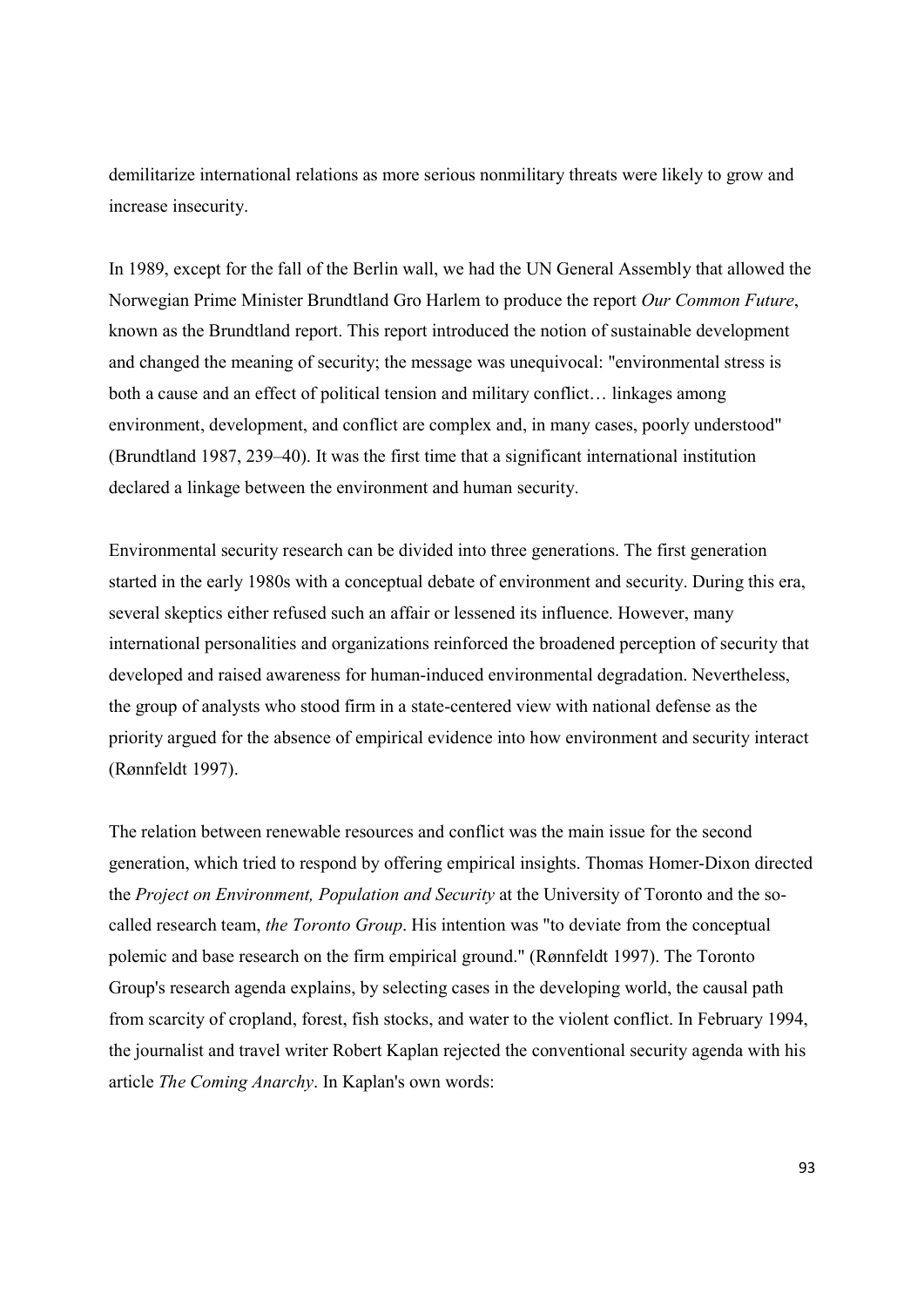Mention "the environment" or "diminishing natural resources" in foreign-policy circles, and you meet a brick wall of skepticism or boredom. To conservatives especially, the very terms seem flaky. Public-policy foundations have contributed to the lack of interest by funding narrowly focused environmental studies replete with technical jargon, which foreign-affairs experts just let pile up on their desk. It is time to understand "the environment" for what it is: the nationalsecurity issue of the early twenty-first century. The political and strategic impact of surging populations, spreading disease, deforestation and soil erosion, water depletion, air pollution, and, possibly, rising sea levels in critical, overcrowded regions like the Nile Delta and Bangladesh developments that will prompt mass migrations and, in turn, incite group conflicts—will be the core foreign-policy challenge from which most others will ultimately emanate, arousing the public and uniting varied interests leftover from the Cold War. In the twenty-first century, water will be in dangerously short supply in such diverse locales as Saudi Arabia, Central Asia, and the southwestern United States (Kaplan 2000, 20).

This dramatized illustration of the relationship between environmental degradation and international security was studied by President Clinton, who invited Homer-Dixon and the Toronto Group to work on environmental change and its security implications. The group's central thesis is that several types of environmental scarcity––supply-induced scarcity, demandinduced scarcity, and structural scarcity––can cause civil wars. While it concentrates the second generation on the empiric research of the previous topic, in the half of 1990s until present, the third generation enlarges the spectrum of research.

For the last 20 years, the third generation of environmental security has contained opponents, proponents, and proponents under conditions; the Copenhagen School belongs to the first. The securitization theory argues that the environmental issues should not be assumed as security issues because such a consideration drives the policymakers to move out of everyday politics into emergency politics. For Copenhagen School, emergency politics means a lack of standard rules and regulations that leads to depoliticization (Floyd 2010, 1–4). They propose as an antidote to depoliticization the desecuritisation of the environment as it is: "a shared responsibility for producing safe socio-ecological conditions of existence, and not an excuse to send in the troops" (Mason and Zeitoun 2013, 296). Nevertheless, the securitization theory is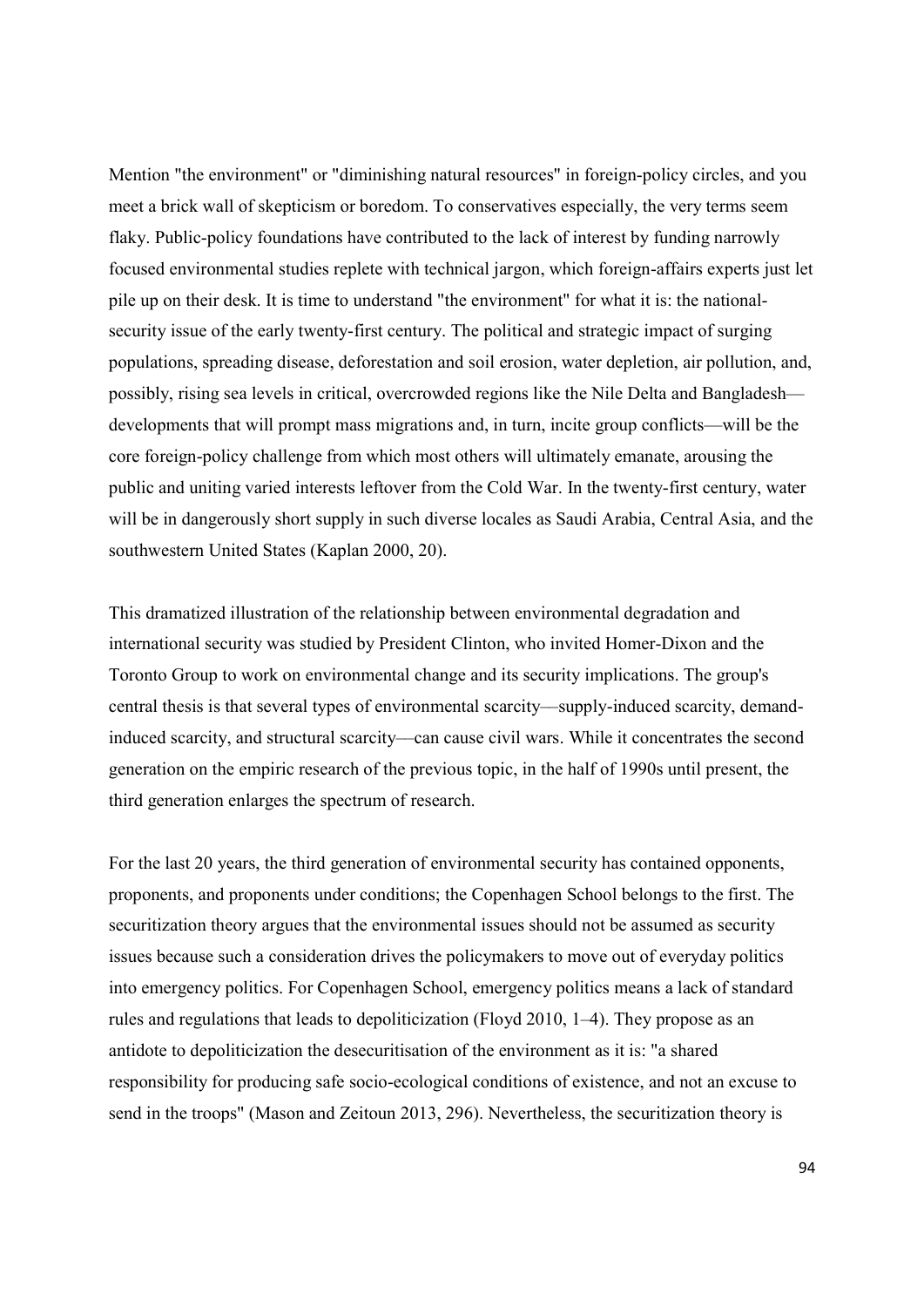neither the only dispute to environmental security nor the more extreme. A typical example of an opposing view is Verhoeven's thesis that environmental security narratives are theoretically and empirically problematic. He argues that Darfur is a victim of such theories as it "has been labeled 'the world's first climate change conflict,' masking the long-term political-economic dynamics and Sudanese agency underpinning the crisis." For Verhoeven, the beneficiaries are Sudan's globalized Islamist elites and foreign investors, while it undermines the local communities. Actors instrumentalize the linking of climate change and security for three reasons: first, the United States' new national security agenda for the failed states, second the progressive voices that overemphasize climate change and the efforts of academia and policymakers to provide "complexity and multi causality of conflicts" (Verhoeven 2011).

In the same vein, several researchers disconnect climate change and resource scarcities with security affairs and do not concede the Toronto Group's environmental security concept. For Ole Magnus Theisen, professor at Norwegian University, Kenya's civil peace and wetter years were less safe than drier proving that water scarcity does not breed violence (Theisen 2012). Bernauer and Siegfried test a contiguous hypothesis of conflict over water by studying the Syr Darya River in Central Asia. They claim that the slow-onset shifts in the river's runoff will not affect the states' security as the latter adapt (Bernauer and Siegfried 2012). Similarly, Tir and Stinnett, by studying river treaties for the period 1950-2000, conclude that solid institutions can regulate tensions at shared river basins and mitigate the conflicts that come from water scarcity and climate change (Tir and Stinnett 2012). Finally, Feitelson et al. focus their research on the potential conflicts resulting from the climate change effects on water resources in the Israeli-Palestinian case. Their main argument is that Israeli-Palestinian relations are a 'high-politics' issue. It has no relation with climate change as there are desalination programs to overcome water scarcities (Feitelson, Tamimi, and Rosenthal 2012).

Contrary to the opponents mentioned above, there are proponents of the relationship between security and environmental degradation. The German historian Jurgen Zimmerer argues that the fear of resource scarcity and space causes genocides. Genocides result from competition between two groups for space and more resources. He proposes that we should act with sustainable prevention to protect the states from climate change and prevent refugees' streaming (Zimmerer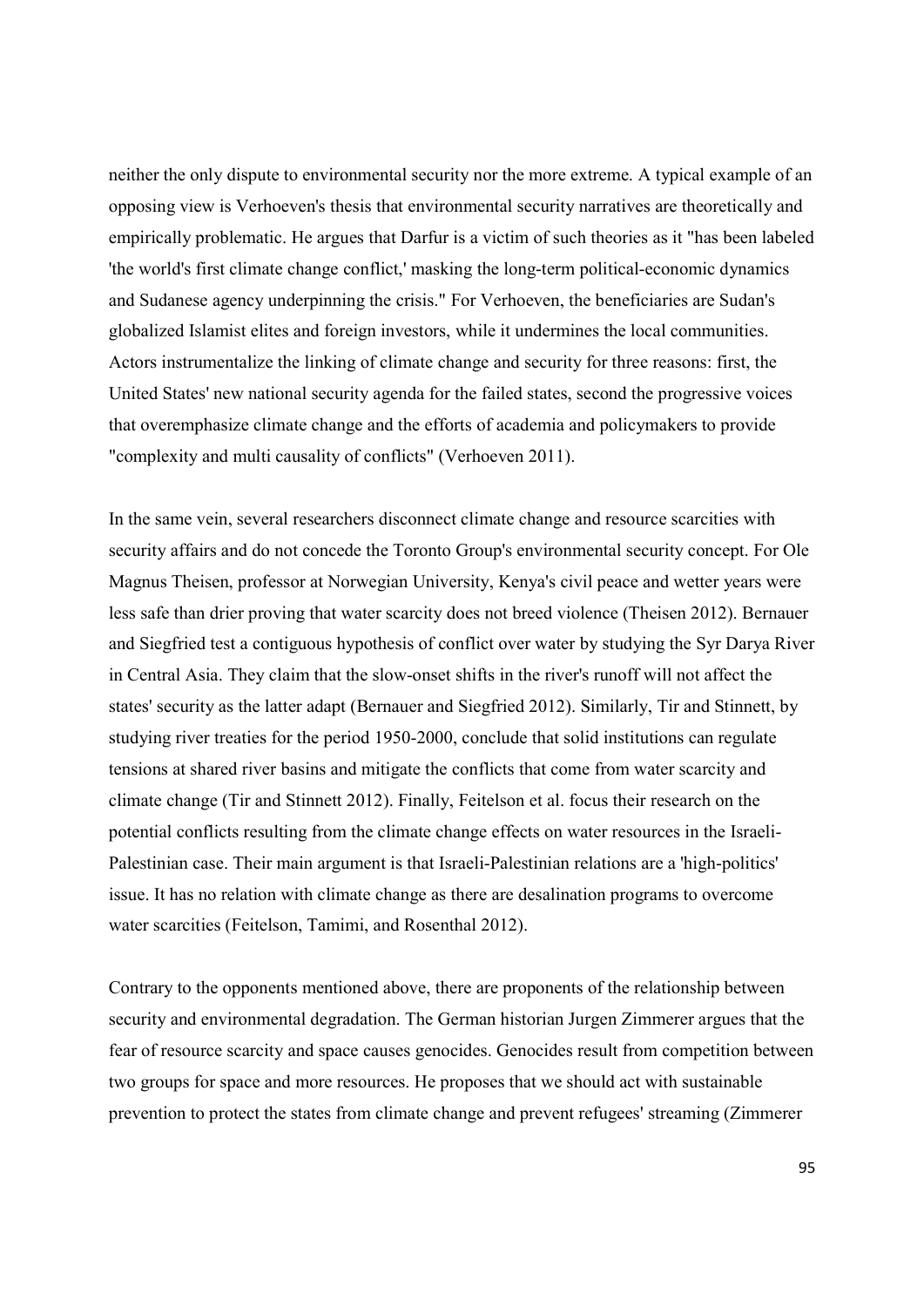2014). Levy and Sidel, both physicians, also associate collective violence with climate change. They point out that sea-level rise and climate change combined with other factors (low income, social inequality, etc.) are causes of violence (Levy and Sidel 2014).

However, many researchers face environmental degradation as a threat multiplier, and they support the securitization of the issue under conditions. For most environmental security analysts, resource scarcity, human-induced environmental degradation, climate change, and natural disasters amplify existing strained relations. The civil war in South Soudan, for Sefa-Nyarko, was a mixture of causes and the resource-curse theories explain only part of it. Colonial histories of discrimination, ethnosocial grievances, governmental inabilities, and religious allegiances are the primary triggers for these conflicts; the environmental security issues are important, but they have not a vital role in this conflict (Sefa-Nyarko 2016). Likewise, Shweta Jayawardhan emphasizes that climate change alone is not enough to displace people and cause mass migrations or conflicts. He notes that many academics reject the definition "climate refugees" and prefer the UNHCR'S term: Environmental Displaced Persons (EDP's).

## Classification of Environmental Security concepts

In half of the nineties, the environmental security scholars were divided basically according to the response they gave to the question: "should the environmental issues be integrated into the security concept?" After this stage, the question became, "what is the security threat and who is the threatened entity?" In 2000 Allenby contended that for a comprehensive environmental security approach, we need to consider four dimensions: resource security dimension, which is divided into resources flow issues (e.g., nuclear materials) and competition for scarce resources (e.g., land, water); energy security dimension; a biological dimension which is divided into human systems, biological communities, and food systems; and standard security dimensions (Allenby 2000). All the dimensions above refer to the national security concerns of the states. The analysis is focused on how the states will protect themselves from the threats that environmental issues produce.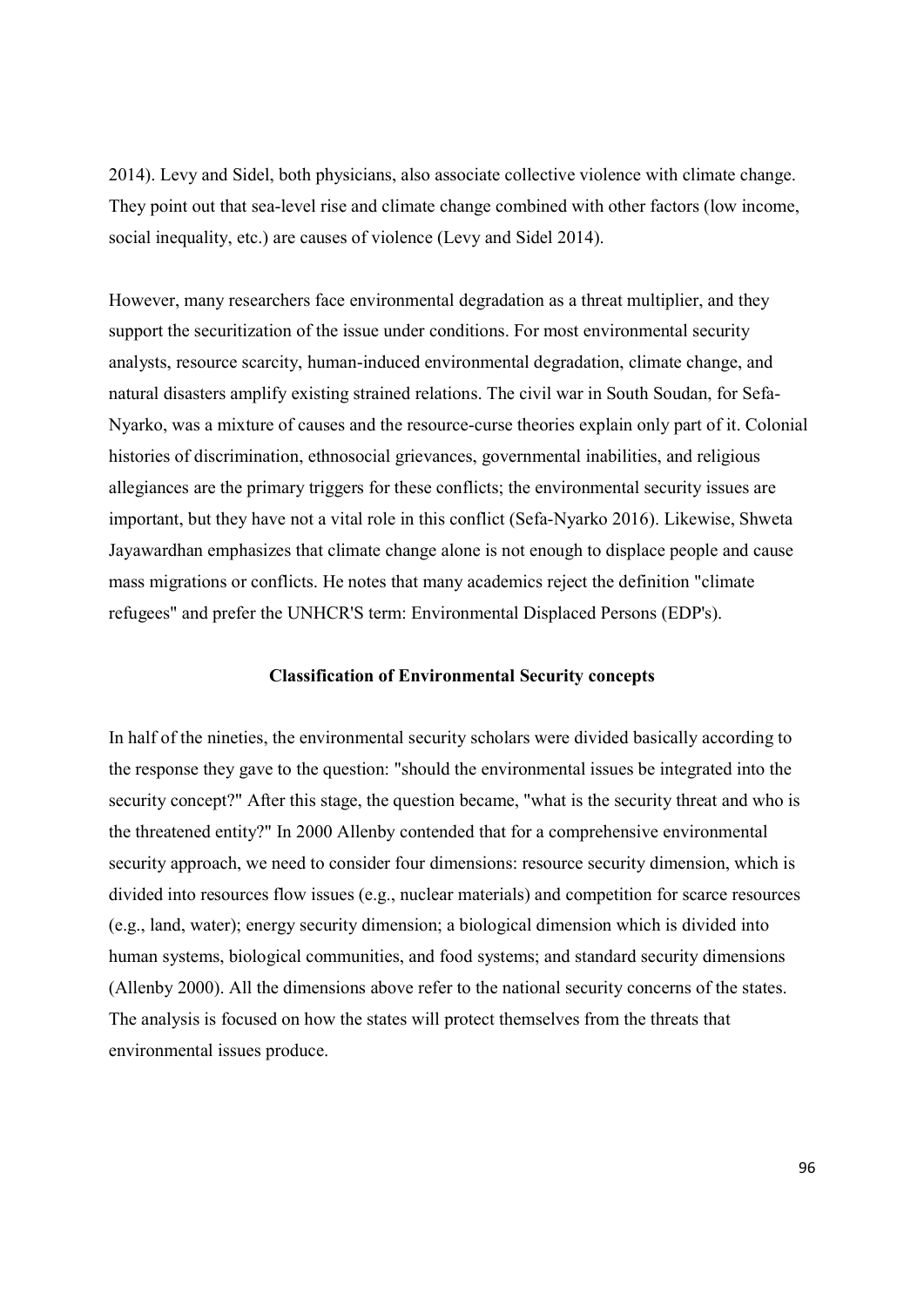Barnett goes one step further by widening the spectrum of the interpretations of environmental security, but he argues that the state-centric approach for the threatened entity is dominant. In his analysis, he suggests the table below:

| <b>Security concept</b> | <b>Entity to be secured</b> | Main source of threat |
|-------------------------|-----------------------------|-----------------------|
| Ecology security        | Natural environment         | Human activity        |
| Common security         | Nation state                | Environmental changes |
| Environmental violence  | Nation state                | War                   |
| National security       | Nation state                | Environmental changes |
| Greening defense        | Armed forces                | eco-terrorists        |
| Human security          | Individuals                 | environmental changes |

Figure 1. Six critical interpretations of environmental security (Barnett 2013, 195)

For Barnett, the research focuses on the security of the state, emphasizing environmental change as the cause of violence. However, he gives space for a more integrated theory that contains human security (local perspective), national security (national perspective), and international security (global perspective). He claims that the scholars "still largely understood to be about threats to the nation-state rather than to the environment per se, to other states, or individuals" (Barnett 2013, 204–5). Both Allenby and Barnett explain how the last 20 years, the environmental security concept has broadened; however, the latter suggests that it is time to deepen it. For that reason, he points out that environmental studies should face environmental security as a human security issue; this will make the research and policy institutions cooperate on common environmental problems.

Rita Floyd, who concentrated her doctoral research on the securitization theory about the US environmental security policies, argues that the environmental security research should be more profound and concentrated on the human security discourse. She tests Copenhagen's school thesis that the securitizations of environmental issues are morally wrong, whereas desecuritisations are morally right. She concludes that the questions of who can securitize, on what issues, under what conditions, and with what effects cannot reveal the intentions of the securitizing actors. Suppose we theorize that by securitizing the environment, the security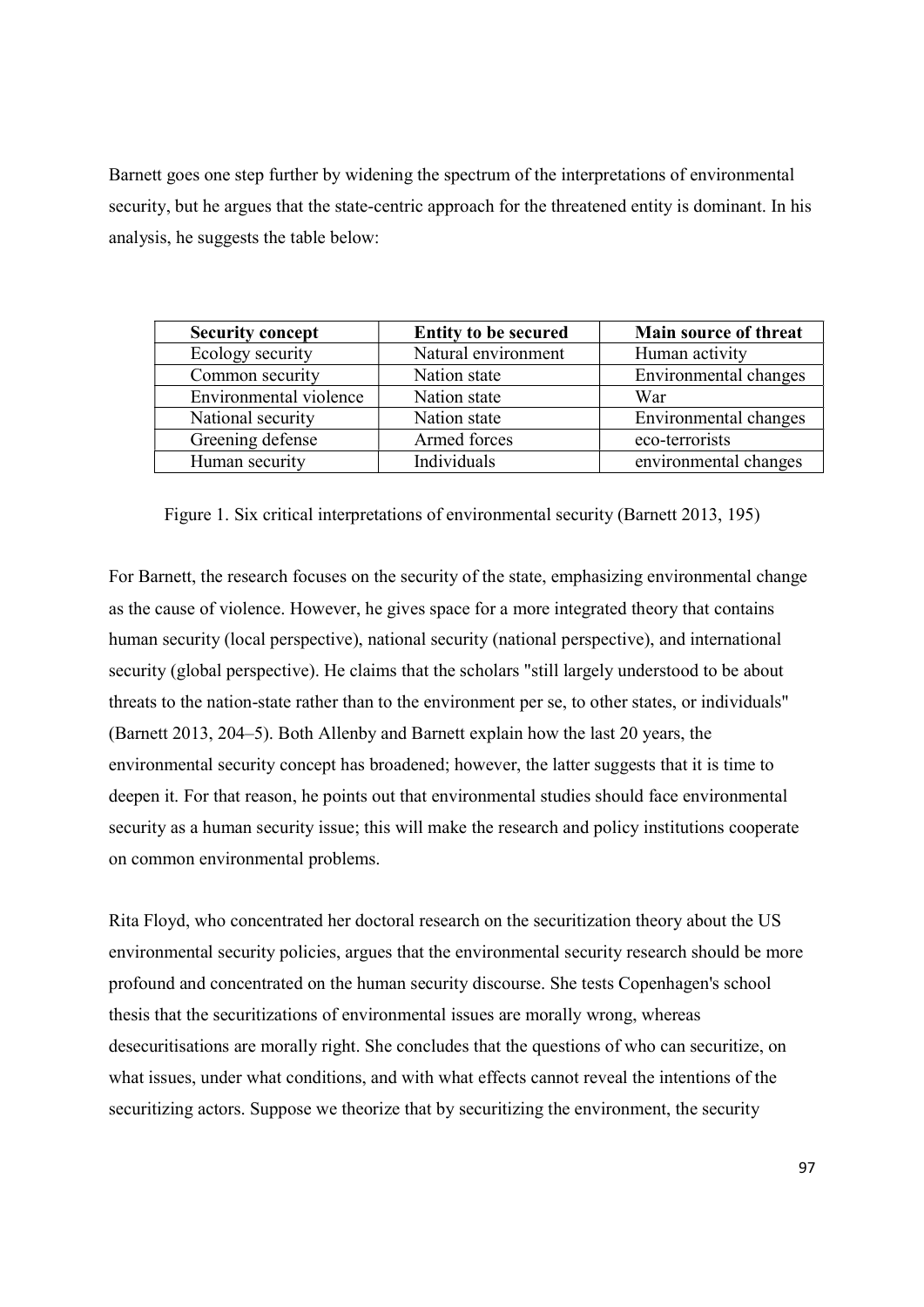institutions maintain security business, as usual. In that case, we can evaluate the environmental security policies whether we found the identities of the beneficiaries of any given environmental security policy (Floyd 2010, 1-8,188-93). She explains, however, that her revised securitization theory, while partially answering why actors securitize the environment, does not answer how should securitize the environment.

## Environmental Security and the European Union's security apparatus

In Maastricht on 7 February 1992, a few months after the fall of the Berlin Wall, the European Union announced the Treaty on the European Union; the article J.4 states: "The common foreign and security policy shall include all questions related to secure the Union, including the eventual framing of a common defense policy, which might in time lead to a common defense" (European Communities 1992). The Treaty established the Common Foreign and Security Policy (CFSP) as the second pillar of the new three-pillar structure of the European Union. [2] The security concept of CFSP was expressed through the European Security and Defence Identity (ESDI), which was established to protect Europe where the United States or NATO had no interests and to "assume greater control over its security fate" (Howorth 2014, 4). This common defense concept hibernated the United Kingdom and France initiative to announce on 4 December 1998 the Saint-Malo Joint Declaration on European Defence. Jacques Chirac and Tony Blair agreed to boost the framing of a standard defense policy by reminding: "It will be important to achieve full and rapid implementation of the Amsterdam provisions on CFSP…The main idea behind this movement is the rapid reaction to the "new risks" ("Franco–British St. Malo Declaration (4 December 1998)" 1998). [3] In 1999, the ESDI transformed into the European Security and Defense Policy (ESDP).

Europe turned a page in its security policy by developing defense capabilities and planning agendas. Howorth observed "the novelty of both political decision-making and autonomy—the latter applying both to politics and military capacity," and emphasized the "move from the unconscious (nobody in 1998-9 had many ideas how the project would work out in practice) to the 'conscious' (some kind of operation reality if not a definitive end-state) (Howorth 2014, 8– 10). ESDP lasted for ten years until the Treaty of Lisbon in 2009 and the creation of the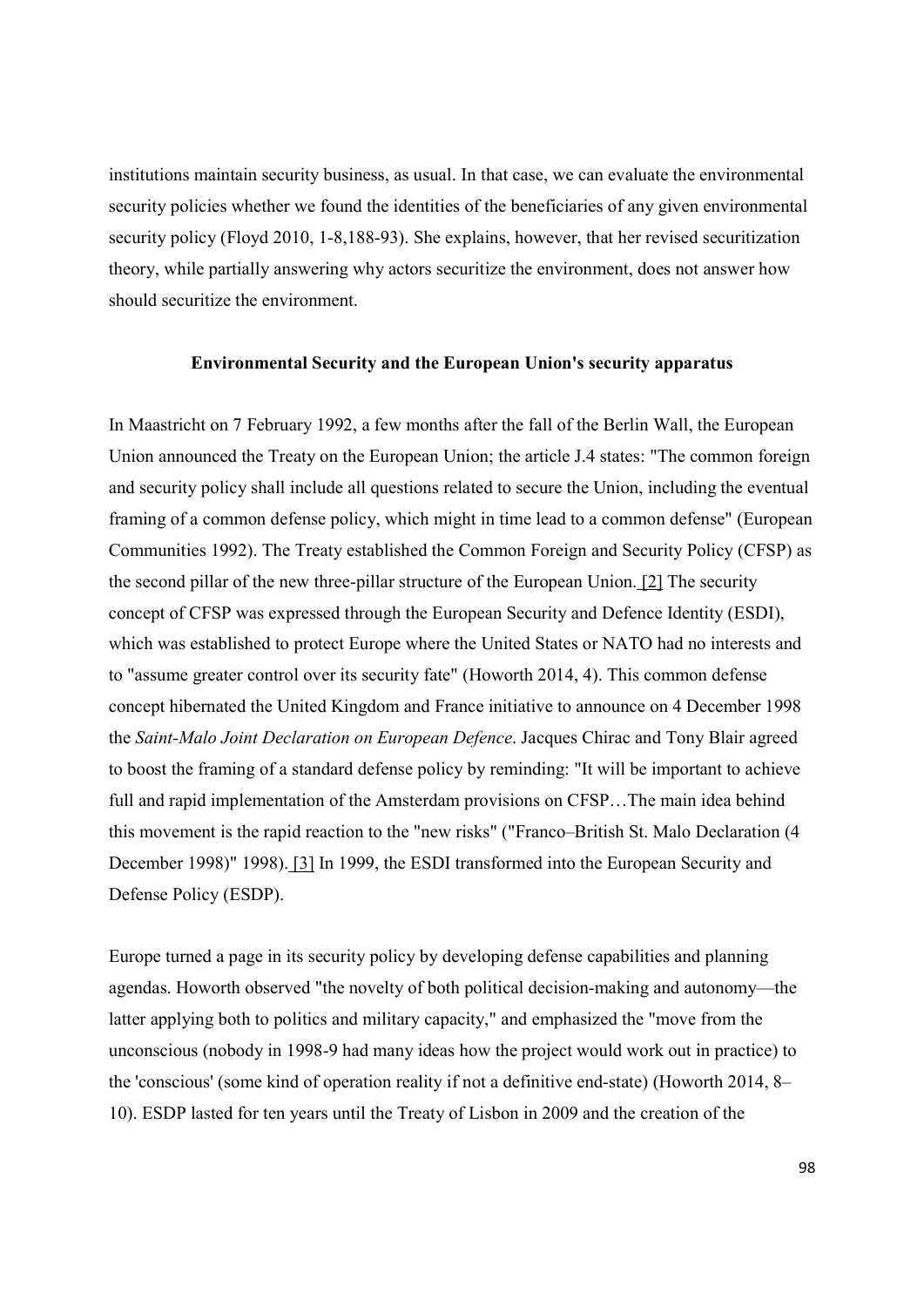Common Security and Defence Policy (CSDP). During this decade, climate security was smoothly introduced to the political agenda of the EU. CSDP was the first 'conscious' security attempt that tried to address the CFSP's mandate to "… include all questions related to the security of the Union." The Treaty of Lisbon, except for CSDP, introduced some new actors to address the CFSP's objectives: The High-Representative/Vice-President (HR-VP), the Council President, and the European External Action Service (EEAS) (Howorth 2014, 20). These actors set the security agenda regarding proactive and reactive responses to potential security challenges. The European Union finally answered the question of United States Secretary of State Henry Kissinger "Who do I call if I want to call Europe?" In order to deal with the "new dangers" and the new opportunities, " the actors mentioned above built their mandate according to the European Security Strategy (ESS). On 12 December 2003, the European Union created the ESS to emphasize that "no single country can tackle today's complex problems on its own" (EU 2003a). It was also the first time that an official European document included the threats by global warming related to water security, migratory movements, and further turbulence (Ecan). After five years, the revision of ESS consolidated the environmental security concept to the EU's policies as climate change was one out of five global challenges and critical threats (EU 2008, 5).

The 2008's revised edition of the ESS by the European Council followed the recommendations from the High Representative and the European Commission. The latter produced the first EU paper on Climate Change and International Security and declared a relation between all the appeals for humanitarian aid with climate change. The threats that EU theorized as climaterelated were: conflict over resources, economic damage and risk to coastal cities and critical infrastructure, loss of territory and border disputes, environmentally-induced migration, situations of fragility and radicalization, tensions over energy supply, pressure on international governance (EU-High Representative and EC 2008). The environmental security principles of the EU transformed the Union into a proponent of the relationship between security and climate change. However, this situation changed gradually. After the initial enthusiasm and the EU's compliance with the standards of the United Nations' report on Climate change and its possible security implications (UN-SG 2009), we had the prevalence of skeptical voices. In 2011 the Council of the European Union neglected climate change as a factor in conflict prevention while emphasizing that European Union should operate in long-term structural conflict prevention. (EU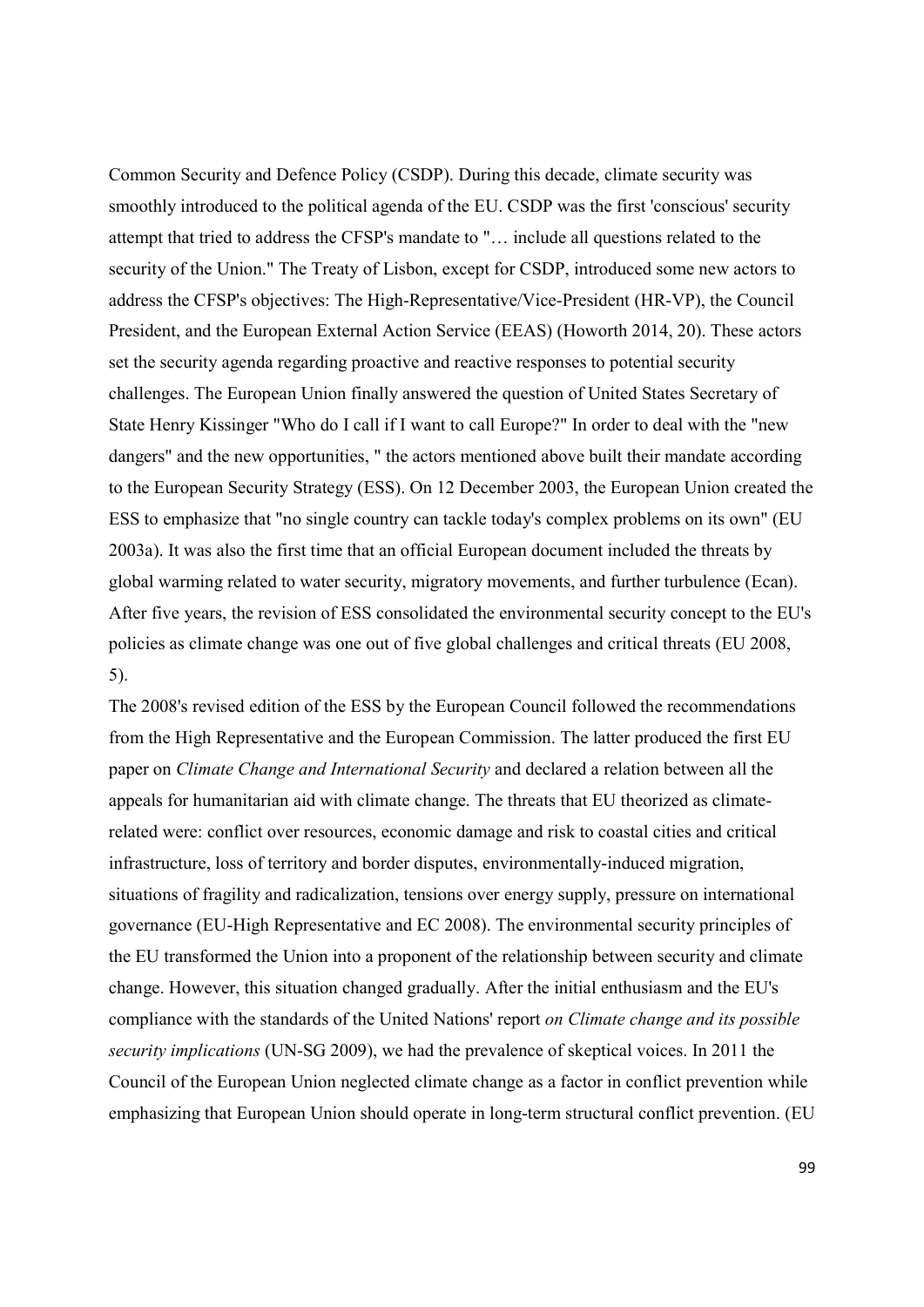2011). Three years later, the promising EU Conflict Early Warning System (EWS) was the second attempt for an early warning system after the so-called Gothenburg Program in 2001 (EU-EEAS 2014). EWS contained no reference to climate or environmental change, and among 25 indicators for its *Global Conflict Risk Index*, only the Water Stress was an environmentally oriented indicator (EU-EC 2016). Possibly, vital clues for the future of the EWS can be found in the Gothenburg Review by the European Peacebuilding Liaison Office (EPLO). The executive director of EPLO, Catherine Woollard, three years before the formation of EWS, stressed that the EU should improve policy tools and evaluation to prevention mechanisms and emphasized the importance of climate change as a cause of conflict (Woollard 2011, 1,10). She explained an imbalance between crisis response and conflict prevention which created a lack of coherence. For Woollard, the Commission's attempts to keep key staff outside EEAS undermined the role of the latter (Woollard 2011, 6). Similar conclusions came from Stockholm University. In 2016 a group of Swedish researchers studied how development and defense EU-actors framed and integrated the climate security risks. They identified that there is "a need to consider the implications of climate change at an early stage of analysis and policy work" (Sonnsjö and Bremberg 2016, vii). After nine interviews with experts within EEAS and an extensive literature review of EU's policy documents, the group confirmed the EU's failure to link in a coherent manner development, security, and climate change; it continued to keep the three issues separated about economic, social and environmental sustainability (Sonnsjö and Bremberg 2016, 12).

### Conclusion

The correlation between science, policy, and practice will help us evaluate what is said by the EU actors and what is done concerning climate change and security issues. In half of the nineties, the question was: "should the environmental issues be integrated into the security concept?" After this stage, the question became, "what is the security threat and who is the threatened entity by environmental issues?" These questions could not answer the question "how should securitize the environment to improve human security?" By answering the latter question, we move from 'why' questions to 'how possible' questions, which can be translated into proactive policies and strategies. The European security strategies need a holistic approach that includes the human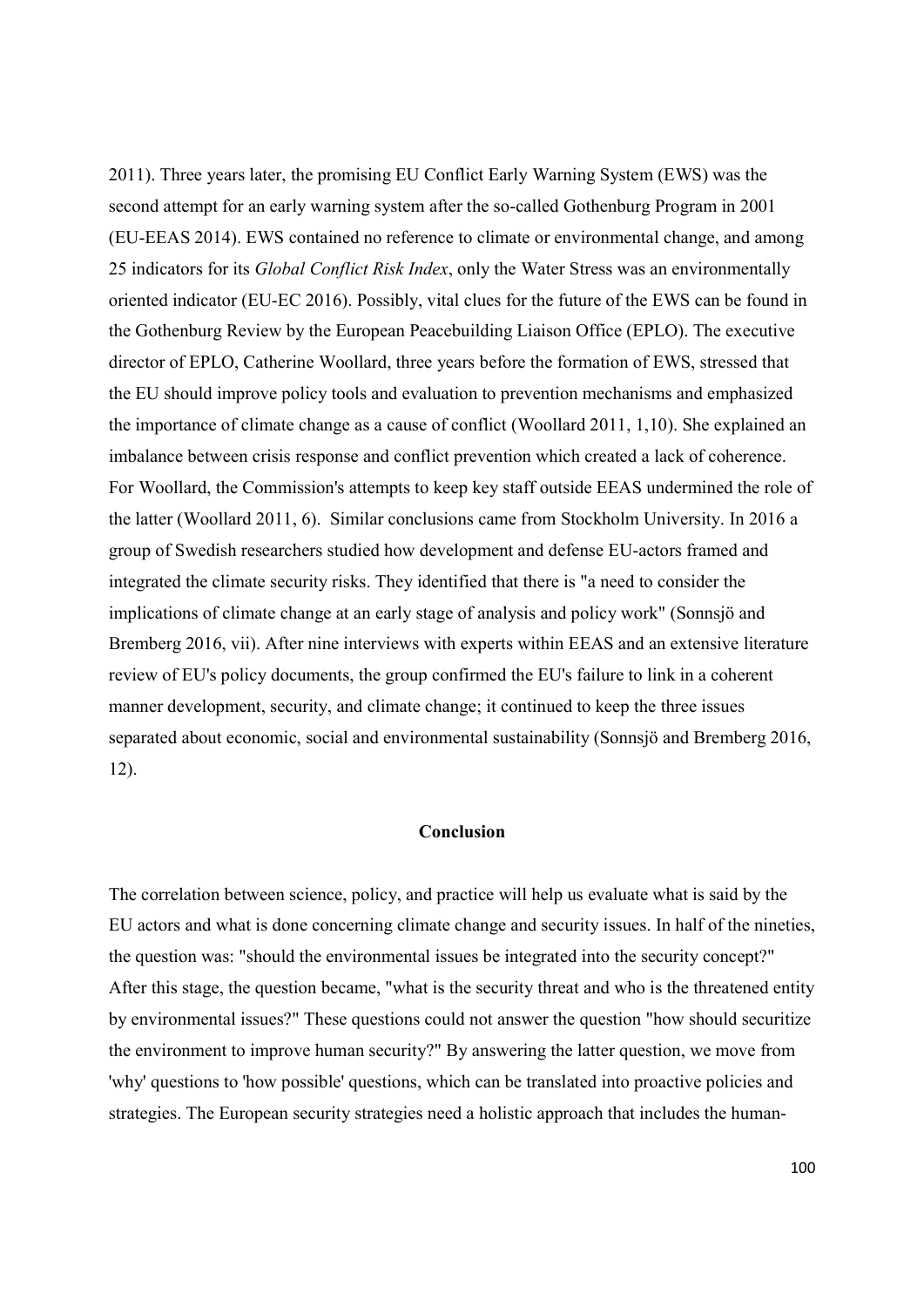induced environmental change––environmental degradation, gas emissions, ozone layer depletion, climate change, etc.––and its security implications. Such an approach will allow the EU's security actors to have-long term predictions and short-term reactions for environmental issues that are threats or threat multipliers. Currently, international relations and its actors have much more interdependence than they used to have; the European Union as a global actor who affects these relations through the Common Security and Defense Policy should fulfill the EU's citizens' security needs and expectations. Suppose we answer how the EU's security actors could adequately integrate the environmental security dimensions related to climate change. In that case, we will have built a bridge between Union's environmental, foreign, and security policies. The bridge will also span the gap separating scientists on one side and EU policymakers. This paper tried to contribute to the academic understanding of European Security through the lenses of the environment. However, it may impact a more comprehensive comprehension of security instabilities resulting from environmental changes. The range of security risks for different referent objects––the nation-state, people, international society, biosphere––produces different ways of understanding the environmental security concepts. These different understandings legitimize different practices with radically different implications for environmental security policies and practices. With several analysts observing that the environmental security concept has broadened over the last twenty years, deepening will allow cooperation on common environmental problems. Currently, environmental studies face environmental security affairs as human security issues, while many policy institutions use a state-centric approach. We need to develop a methodology for evaluating the environmental security policies of various security actors based on their mandates. In other words, we should be able to establish how well the bodies in charge of developing and implementing environmental security policies address such concerns.

### Bibliography

Allenby, Braden R. 2000. "Environmental Security: Concept and Implementation." International Political Science Review 21 (1): 5–21. https://doi.org/10.1177/0192512100211001. Barnett, Jon. 2013. "Environmental Security." In Contemporary Security Studies, edited by Alan Collins, third, 190–207. Oxford: Oxford University Press.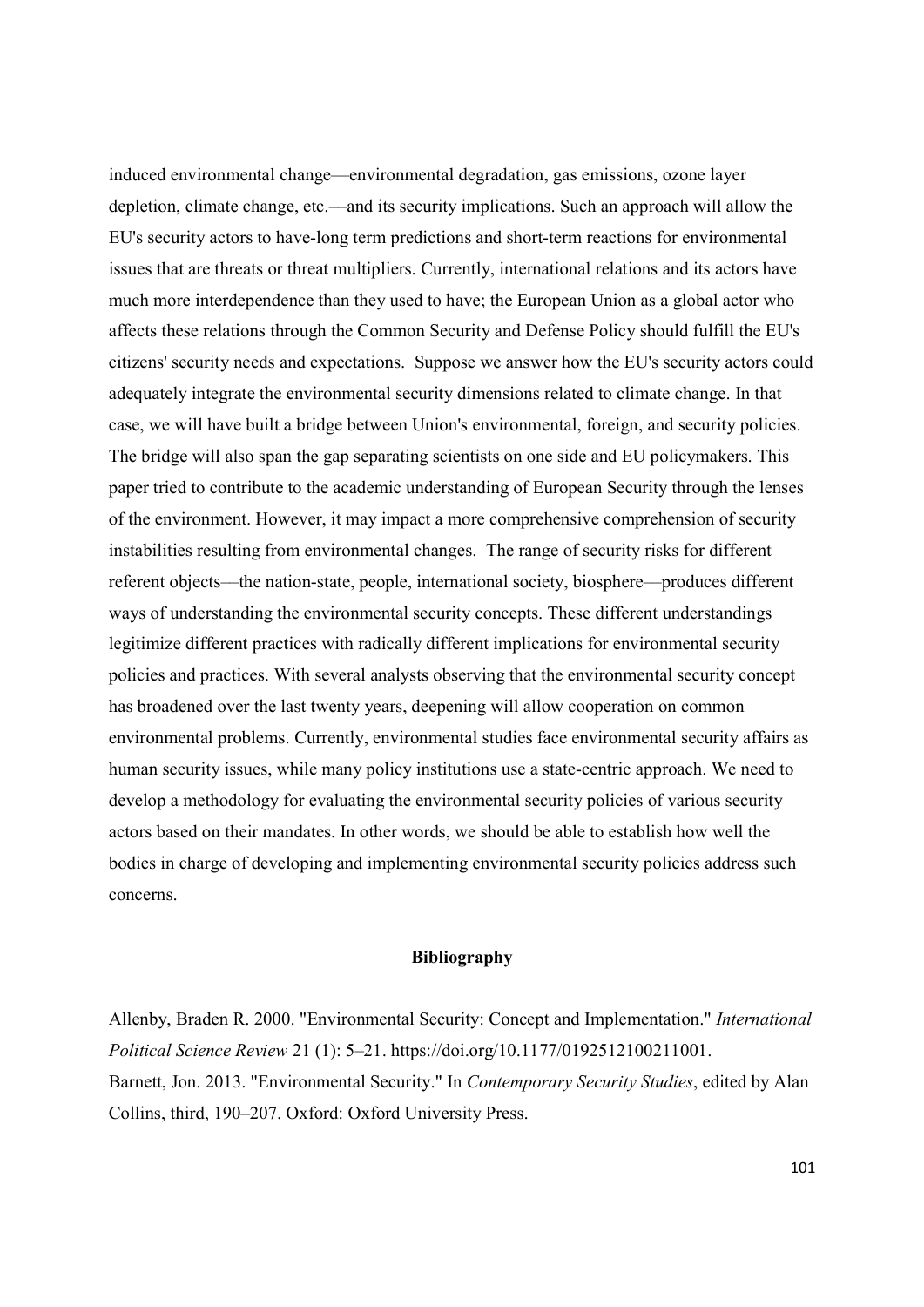Bernauer, Thomas, and Tobias Siegfried. 2012. "Climate Change and International Water Conflict in Central Asia." Journal of Peace Research 49 (1,): 227–39. http://www.jstor.org/stable/23141290.

Brundtland, Gro Harlem, ed. 1987. Our Common Future: The World Commission on Environment and Development. Oxford: Oxford University Press.

EU. 2003a. "EUROPEAN SECURITY STRATEGY (ESS)-A Secure Europe in a Better World." Brussels.

———. 2003b. "European Security Strategy (ESS)-A Secure Europe in a Better World." Brussels.

———. 2008. "Report on the Implementation of the European Security Strategy (ESS) - Providing Security in a Changing World." S407/08. Brussels.

———. 2011. "Conflict Prevention-Council Conclusions." 11820/11. Brussels: Council of the European Union.

EU-EC. 2016. "EU Conflict Early Warning System: Objectives, Process and Guidance for Implementation." Joint Staff Working Document SWD(2016) 3 final. Brussels: European Commission.

EU-EEAS. 2014. "FACTSHEET EU-Conflict Early Warning System." Brussels: European External Action Service.

———. 2018. "Speech by High Representative/Vice-President Federica Mogherini at the High-Level Event 'Climate, Peace and Security: The Time for Action.'"

EU-High Representative and EC. 2008. "Climate Change and International Security (Javier Solana's Paper)." Paper from the High Representative and the European Commission to the European Council. Brussels.

European Communities. 1992. "Treaty on European Union (Treaty of Maastricht)."

Luxembourg: Office for Official Publications of the European Communities.

Feitelson, Eran, Abdelrahman Tamimi, and Gad Rosenthal. 2012. "Climate Change and Security in the Israeli— Palestinian Context." Journal of Peace Research 49 (1,): 241–57. https://doi.org/10.1177/0022343311427575.

Floyd, Rita. 2010. Security and the Environment: Securitisation Theory and US Environmental Security Policy. Cambridge; New York: Cambridge University Press.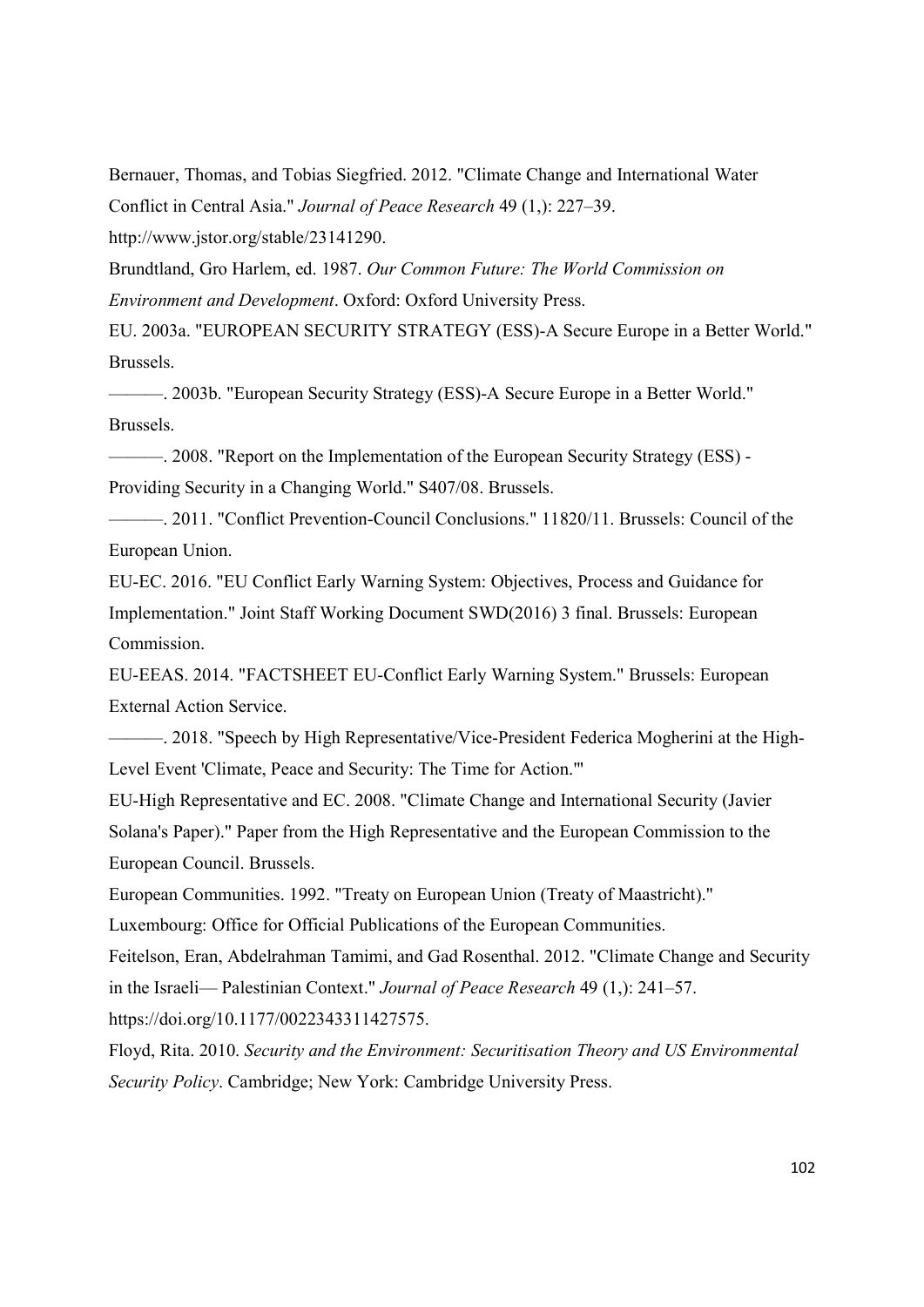"Franco–British St. Malo Declaration (4 December 1998)." 1998.

https://www.cvce.eu/obj/franco\_british\_st\_malo\_declaration\_4\_december\_1998-en-f3cd16fbfc37-4d52-936f-c8e9bc80f24f.html.

Howorth, Jolyon. 2014. Security and Defence Policy in the European Union. Second. The European Union Series. London: Palgrave Macmillan.

Kaplan, Robert D. 2000. The Coming Anarchy: Shattering the Dreams of the Post Cold War. 1st ed. New York: Random House.

Levy, Barry S., and Victor W. Sidel. 2014. "Collective Violence Caused by Climate Change and How It Threatens Health and Human Rights." Health and Human Rights 16 (1,): 32–40. http://www.jstor.org/stable/healhumarigh.16.1.32.

Malthus, Thomas. 1798. An Essay on the Principle of Population. London: Palgrave Macmillan. Mason, Michael, and Mark Zeitoun. 2013. "Questioning Environmental Security." The Geographical Journal 179 (4): 294–97. https://doi.org/10.1111/geoj.12030.

Matthew, Richard Anthony, Jon Barnett, Bryan ΜcDonald, and Karen L. O'Brian, eds. 2010. Global Environmental Change and Human Security. Cambridge, Massachusetts: MIT Press.

McFarland, Kelly M. 2016. "Running in Quicksand: Environmental Change, Migration, and the Policy Imperatives." Development 59 (3–4): 217–22. https://doi.org/10.1057/s41301-017-0112-y. Nagel, Joane. 2011. "Climate Change, Public Opinion, and the Military Security Complex." The Sociological Quarterly 52 (2): 203–10. http://www.jstor.org/stable/23027552.

Rønnfeldt, Carsten F. 1997. "Three Generations of Environment and Security Research." Journal of Peace Research 34 (4): 473–82. https://doi.org/10.1177/0022343397034004009.

Sefa-Nyarko, Clement. 2016. "Civil War in South Sudan: Is It a Reflection of Historical Secessionist and Natural Resource Wars in 'Greater Sudan'?" African Security 9 (3): 188–210. https://doi.org/10.1080/19392206.2016.1208476.

Sonnsjö, Hannes, and Niklas Bremberg. 2016. "Climate Change in an EU Security Context." Research. Stockholm: Stockholm University, Stockholm International Peace Research Institute and The Swedish Institute of International Affairs.

Theisen, Ole Magnus. 2012. "Climate Clashes? Weather Variability, Land Pressure, and Organized Violence in Kenya, 1989—2004." Journal of Peace Research 49 (1,): 81–96. http://www.jstor.org/stable/23141281.